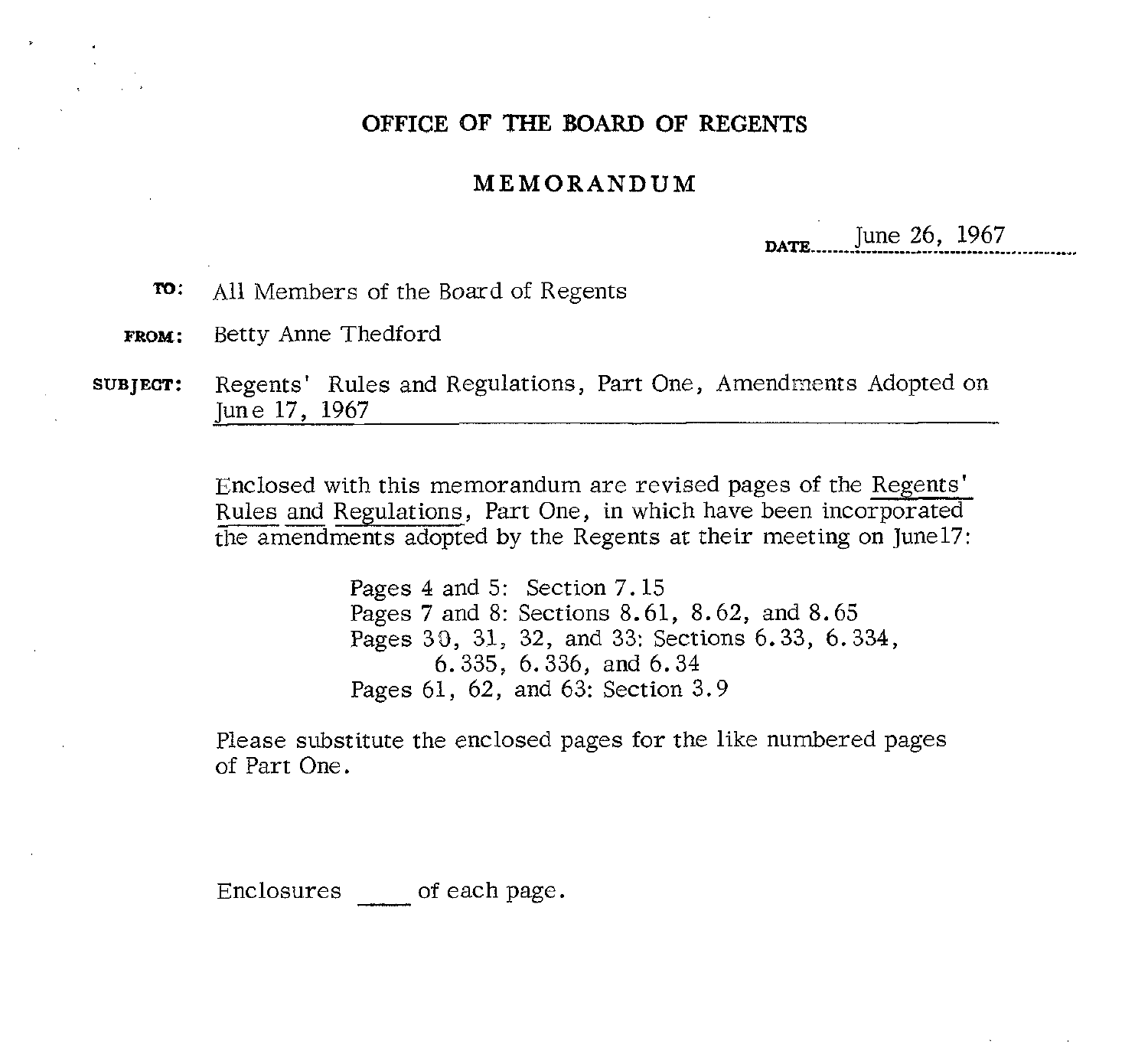of all members of the whole Board or without the consent of a majority of the whole Board and subsequent ratification at a regular meeting.

#### Sec. 7. Committees.

- 7. 1 Standing Committees. --The following committees shall be appointed to consider policies for the government of all major areas: (a) Executive Committee, (b) Academic and Developmental Affairs Committee, (c) Buildings and Grounds Committee, (d) Land and Investment Committee, (e) Medical Affairs Committee, (f) Board for Lease of University Lands.
	- 7. 11 Appointment and Term of Standing Committees. --The standing committees shall be appointed by the Chairman shortly after his election, by and with the consent of the Board, and shall remain as constituted (unless a vacancy shall be caused by death, resignation, or refusal of some member of a committee to act) until the succeeding Chairman shall have reconstituted the committees. The Chairman shall be an ex officio member of each committee.
	- 7. 12 Method of Filling Vacancies in Standing Committees. --In case a vacancy shall occur on any of the standing committees, the Chairman of the Board shall appoint another member or members of the Board to serve thereon until the next regular meeting, at which time the sense of the Board shall be taken on such appointment, and, if confirmed, the appointment shall stand until the time for reconstituting the standing committees as herein provided.
	- 7. **13** Time of Meetings of Committees of Board. -- The committees of the Board customarily shall meet on the first day of any scheduled Board meeting and at such other times as the majority of the members of each committee shall determine. All matters that are referred to a standing committee and that cannot be disposed of within the time allotted in the meeting calendar to the committee for its deliberations shall be referred to the Committee of the Whole for action.
	- 7. 14 Authority of Standing Committees. -- The authority of standing committees of the Board shall be subject to action of the whole Board and, except in cases where it is necessary for the Executive Committee to act for the Board during the interim periods between Board meetings, the committees' actions shall be referred to the Board before they shall become effective.
	- 7.15 Committee of the Whole. -- The Committee of the Whole shall receive and consider items referred to it by the Chairman of the Board and by other committees of the Board. The Committee of the Whole may hold in closed session (1) deliberations to consider the appointment, employment or dismissal of a public officer or employee or to hear complaints of charges brought against such officer or employee, unless such officer or employee requests a public hearing; (2) deliberations pertaining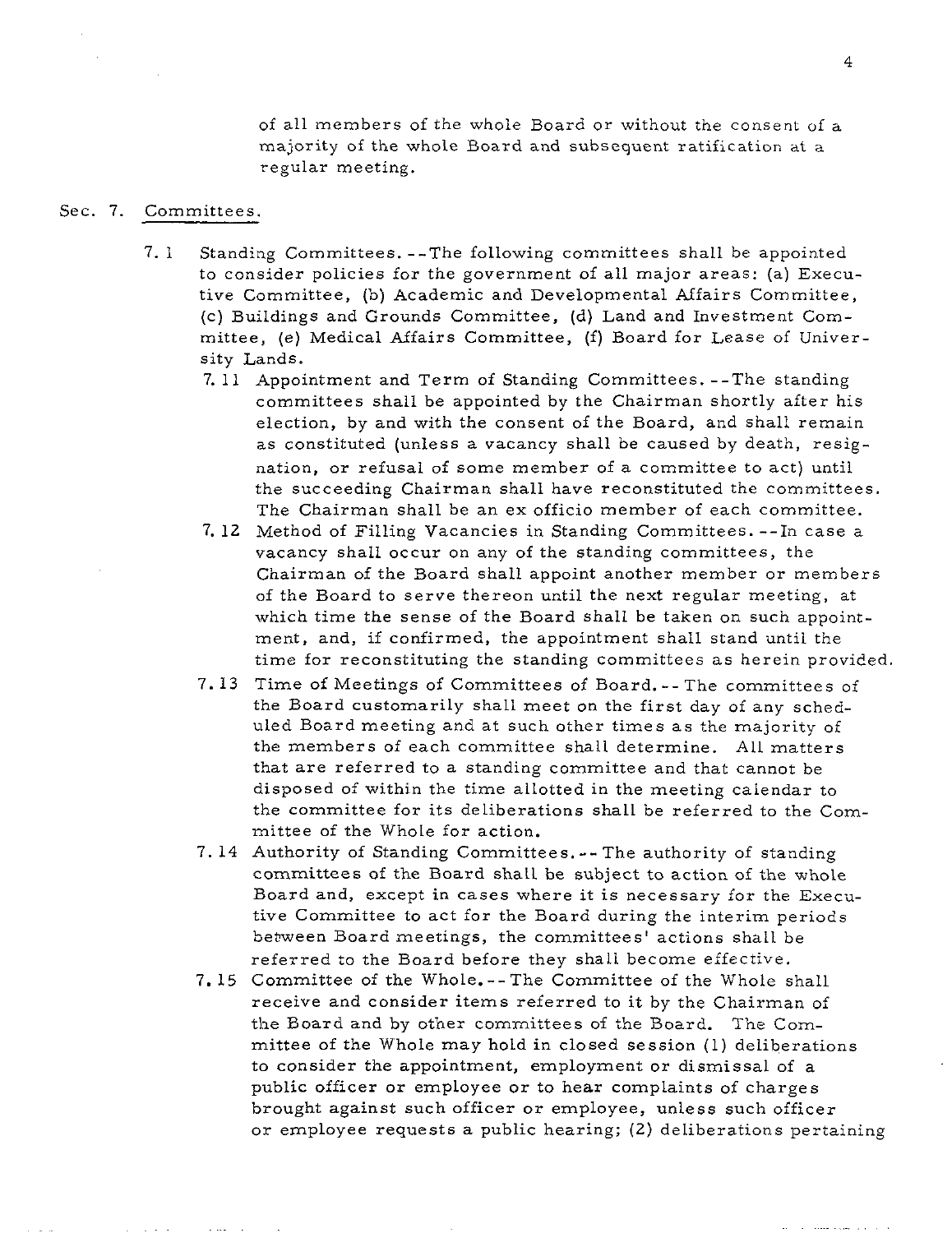to the acquisition of additional real property; **(3)** deliberations on matters affecting security; and (4) consultations with the Board's attorney or attorneys. Except for meetings of the Committee of the Whole, meetings of all committees shall be open to the press and public unless otherwise determined by the Board in accordance with law.

- 7. 16 Composition and Duties of the Executive Committee. --The Executive Committee shall be composed of ail members of the Board. It shall have authority to act for the Board of Regents on all matters that require action between meetings of the Board, but at each meeting of the Board, the Executive Committee shall report in writing (for ratification) all actions taken by it since the last meeting of the Board.
- 7. 17 Duties of the Academic and Developmental Affairs Committee. -- The Academic and Developmental Affairs Committee shall:
	- 7.171 Consider and make recommendations relating to matters of academic policy and student life in the general academic institutions.
	- 7.172 Study and make recommendations relating to developmental matters concerning the general academic institutions.
	- 7.173 Consider all matters relating to legislative matters affecting the University, matters relating to other state agencies and departments and municipal and federal agencies, and perform such continuing duties as are usual and customary for a committee charged with legislative and interagency responsibilities.
	- 7.174 Consider all matters affecting the growth and usefulness of the libraries of the University.
	- 7.175 Consider all matters affecting the conduct and management of Intercollegiate Athletics.
	- 7.176 Consider all matters where the Board's approval is required or desirable but which are not assigned to another committee, unless such matters have been placed on the agenda of the Committee of the Whole by the Chairman of the Board, or by another committee of the Board.
- 7.18 Duties of the Medical Affairs Committee. --The Medical Affairs Committee shall consider all matters connected with the medical, dental, and nursing institutions and schools except those specif
	- ically assigned to other committees of the Board.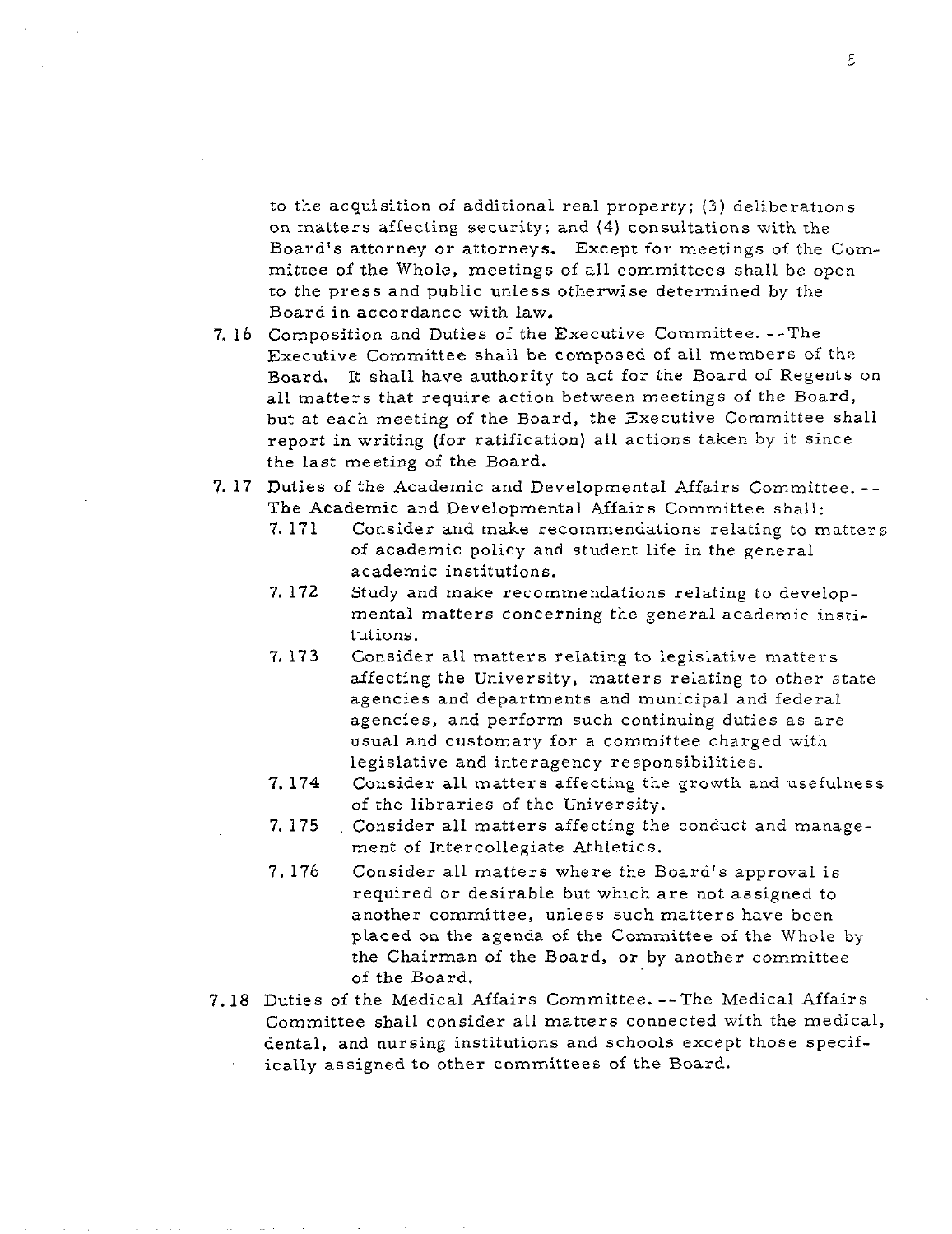- 8.3 Open and Closed Meetings.--Meetings of the Board shall be open to the press and the public, unless otherwise determined by the Board in accordance with law.
- 8.4 Attendance at Meetings. --At Board meetings, every effort will be made to schedule the appearance of the administrative officers of the component institutions as early in the meetings as possible so that they will not have to remain for the duration of the meeting unless they desire to do so.
- 8. 5 Matters to be Referred to Committees. --Insofar as it is practicable and desirable, all subjects and matters requiring Board action shall be referred to the appropriate committee for consideration and recommendation before action is taken thereon by the Board.
- 8.6 Communications to the Board.
	- 8.61 Nothing herein shall be construed to prevent members of the Board of Regents from informing themselves as to their duties and obligations in such manner as they may deem proper. However, the regular channel of communication from members of the Board of Regents to the faculty, staff, and administration is through the Chancellor and through the chief administrative officer of the institution involved, and a copy of any communication sent by a Regent directly to any member of the faculty, staff, or administration should be furnished to the Chancellor and to the chief administrative officer of the institution involved. All staff and faculty proposals that are to be acted upon by the Regents shall be presented to the Chancellor in sufficient time to permit him to consider them, make recommendations thereon, and transmit them to the Secretary to the Board no later than seventeen days prior to the next meeting of the Board in order that the calendar, agenda, and supporting material may be prepared in time to mail to the members of the Board ten days in advance of the meeting. Until fourteen days prior to the Regents' meeting, the Secretary shall receive from the Chancellor items that arise too late for the ten-day submission to the Regents and shall mail these supplementary agenda items to the members of the Board so they will be received at least five days prior to the meeting. Except where emergency proposals are involved, all such proposals not submitted to the Secretary within the time prescribed shall not be considered by the Board but shall automatically be deferred until the next meeting of the Board.
	- 62 Except upon invitation of the Board of Regents, the Chairman of the Board, or the Chancellor, no person shall appear before the Board or any committee thereof unless he shall file with

 $\overline{7}$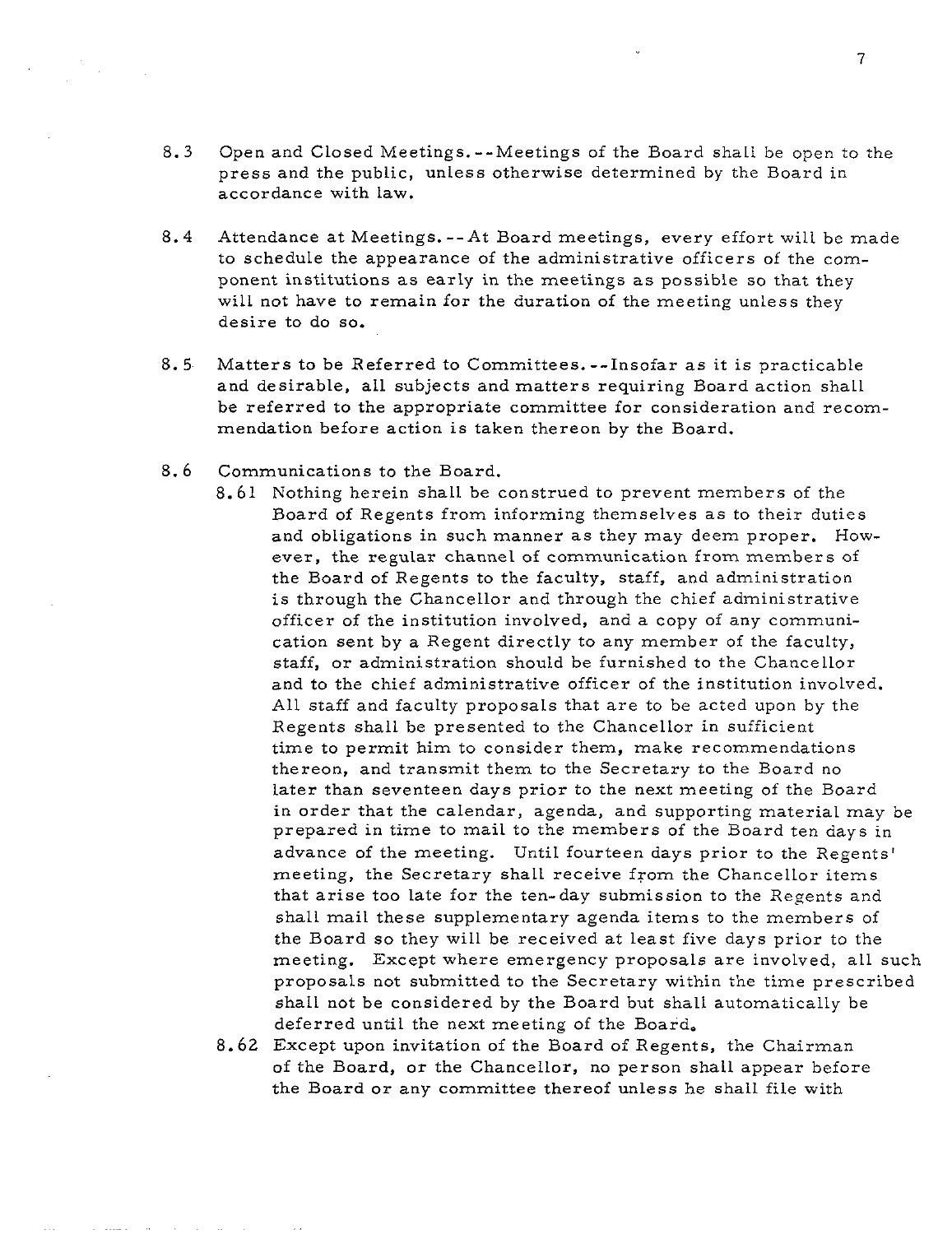the Secretary to the Board a written request for such appearance at least ten days before the date of such appearance and unless the Chairman of the Board, or a majority of the whole Board, shall approve such request.

- 8. *63* All official material to be distributed to the Regents shall be transmitted through the Office of the Secretary to the Board. Copies of all official communications from administrative officers to the Regents shall be sent to the Secretary. Communications from the Chancellor shall be exempt from this requirement at his discretion.
- 8.64 A docket, to be entitled the "Chancellor's Docket, " composed of routine matters, arising from Central Administration and the component institutions, which are required to be reported to or approved by the Board of Regents in accordance with established policies of the Board, shall be prepared as directed and approved by the Chancellor. The Chancellor's Docket shall be distributed by the Secretary to all members of the Board 18 days before the Board convenes together with a ballot to be returned 14 days thereafter. The ballot will read: "Approved, except as to the following items:" with space provided for listing the excepted items. Any excepted item listed by any Regent will not be approved but will be referred to the Committee of the Whole for consideration at the next meeting of the Board. All items not excepted by any Regent will be deemed approved without further action of the Board, and will be reported for the record in the minutes of the next meeting of the Board as an attachment to those minutes. Any Regent whose completed ballot has not been received by the Secretary at the conclusion of business on the 14th day after the Chancellor's Docket has been mailed to such Regent shall be deemed to have approved all items in the Docket without exception.
- 8.65 Except for communications from the Chancellor and the Secretary to the Board, all communications to the Board from members of the faculty and staff should be in writing. The regular channel of communication from the faculty, staff, and administration to the Board is through the chief administrative officer of the institution involved and through the Chancellor, A copy of any communication sent directly to a Board member should be furnished to the Chancellor and to the chief administrative officer of the institution involved. A description of all matters to be considered by the Board at any meeting shall be mailed or delivered to each member of the Board of Regents at least five days in advance of the meeting at which they are to be considered, and insofar as possible, such material shall be mailed or delivered to the Regents at least ten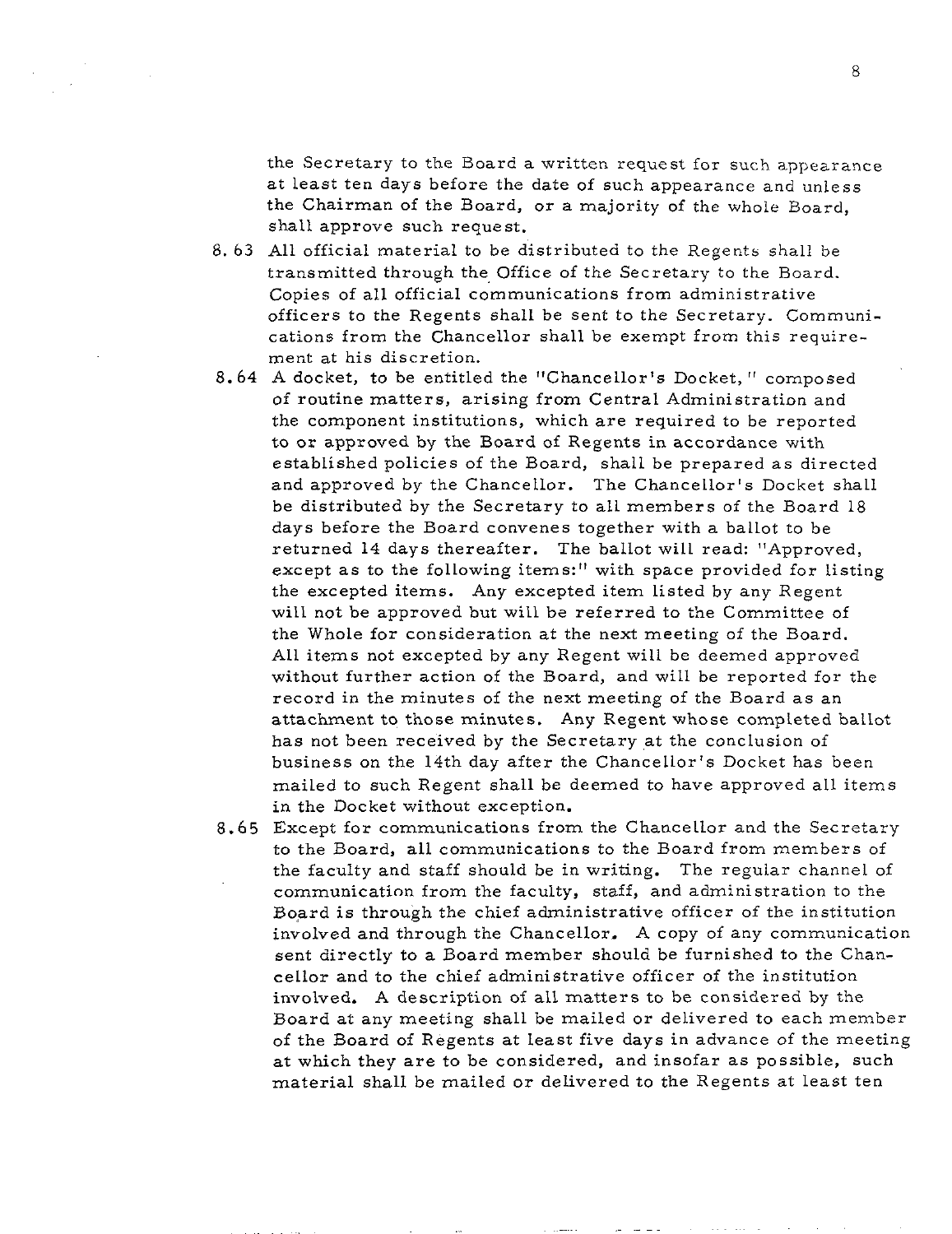- 5.22 The second degree of affinity includes the grandchildren of employee's spouse, and the nephews, nieces, uncles, aunts, and first cousins of employee's spouse. The third degree of consanguinity includes the great- grandson, great- grandfather, greatuncle, great-uncle's children, second cousin, first cousin's children, and grand- nephew of the employee.
- **5.3** Restrictions on Appointments.
	- 5.31 No relative, within the second degree of affinity or the third degree of consanguinity, of a member of the Board of Regents will be considered for appointment, but such person will be considered for reappointment in those cases where the appointment was antecedent to the Board member's appointment.
	- 5. 32 No person shall be initially appointed, or promoted, when it is the duty of any relative employed by The University of Texas System to act in any official capacity upon such appointment or promotion, regardless of the source of funds for payment of salary; nor shall any appointment or promotion be made if either person would be under the administrative supervision of the other or if either would have any official voice in recommending salary increases or promotions in rank for the other.
	- 5.33 When two employees of The University of Texas System marry, both may not continue to hold such positions beyond the then current fiscal year, if the employment of married persons to such positions initially would violate these regulations.
	- 5.34 Relationship shall not be a bar to honorary positions or to nonremunerative positions.
- 5.4 General Provisions.
	- 5.41 The provisions of the antinepotism rule apply to all programs administered under the Board of Regents.
	- 5.42 In extraordinary cases where the interest of The University of Texas 'System will be served thereby, the Board of Regents, upon special advance petition from an institutional head approved by the Chancellor, may suspend these regulations except as to the appointment of any relative of a Regent, the Chancellor of The University of Texas System, or the head of any component institution.

- Sec. 6. Tenure, Promotion, and Termination of Employment.<br>
6.1 By statute, "The Regents shall have power to re<br>
tutor or other officer connected with the instituti<br>
judgment, the interest of the University shall re<br>
<u>Verno</u> **6. 1** By statute, "The Regents shall have power to remove any professor, tutor or other officer connected with the institution. when. in their judgment, the interest of the University shall require it. " (Article 2586,
	- 6. **2** Subject to the provisions of Article 2586, Vernon's Civil Statutes, the principles governing tenure and promotion are specified for each component institution in the Institutional Supplement applicable to that institution.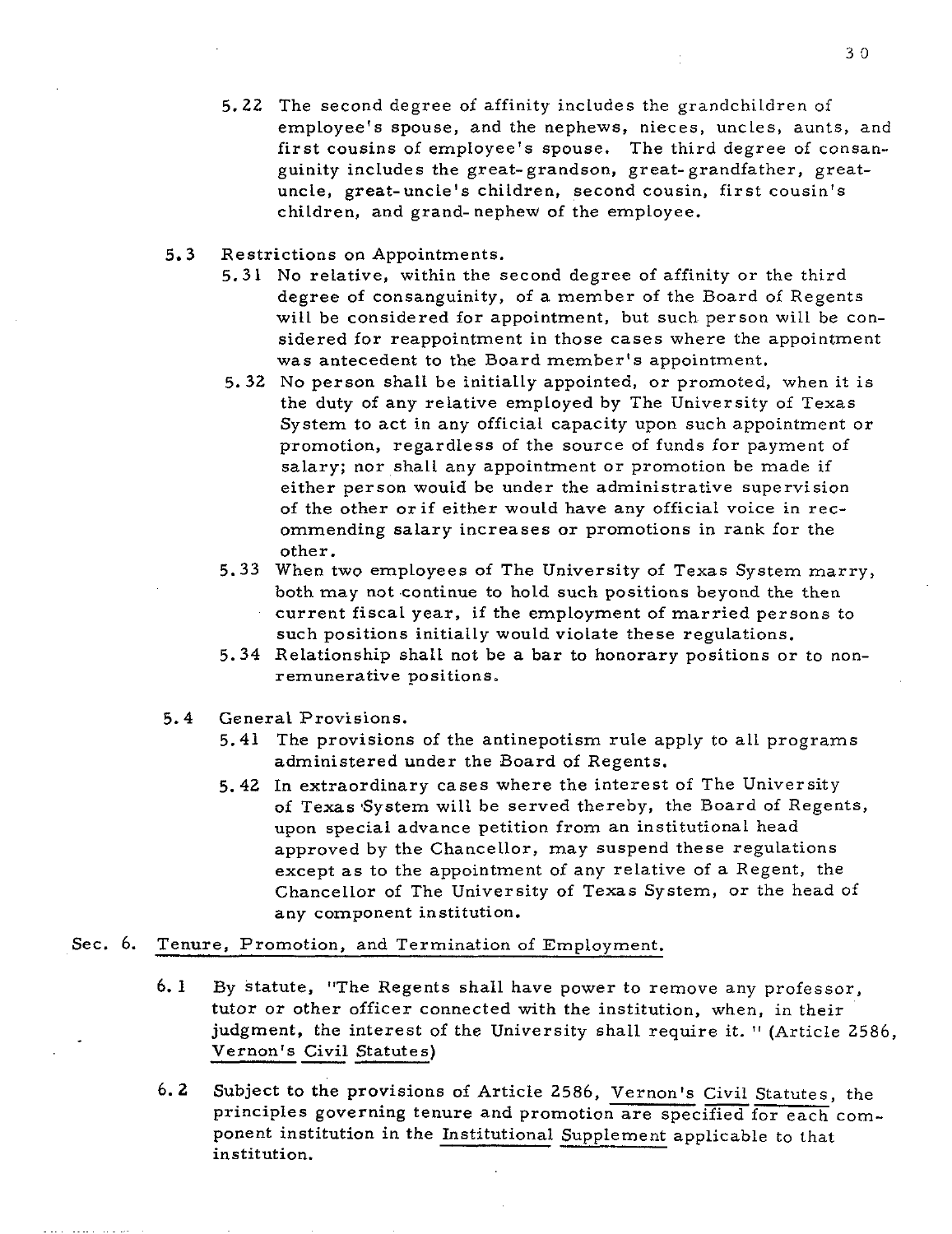- *6.* **3** Termination by an institution of the employment of a faculty member who enjoys continuing appointment and of all other faculty members before the expiration of the stated period of appointment, except by resignation or retirement for age in accordance with these rules, will be only for good cause shown. In each case the issue will be determined by an equitable procedure, affording protection to the rights of the individual and to the interests of The University of Texas System.
	- *6.* 31 An institutional head may for grave cause suspend an accused faculty member pending immediate investigation or speedy trial as hereinafter provided.
	- *6.* **32** In cases of incompetency, gross immorality, or felony, where the facts are admitted, summary dismissal will follow.
	- **6.33** In cases where other offenses are charged, and in all cases where the facts are in dispute, the accused faculty member wilt be informed in writing of the charges against him, which, on reasonable notice, will be heard by a special hearing tribunal whose membership shall be appointed by the institutional head from members of the faculty whose academic rank is at least equal to that of the accused faculty member.
		- $6.331$ In every such hearing the accused will have the right to appear in person and by counsel of his own selection and to confront and cross-examine witnesses who may appear against him.
		- $6.332$ He shall have the right to testify, but may not be required to do so, and he may introduce in his behalf all evidence, written or oral, which may be relevant or material to his defense.
			- $6.333$ A stenographic or electronic record of the proceedings will be taken and filed with the Board, and such record shall be made accessible to the accused.
			- 6.334 A representative of the institution may appear before the hearing tribunal to present witnesses and evidence against the accused faculty member and in support of the charge brought against such faculty member, and such institution representative shall have the right to cross- examine the accused faculty member (if he testifies in his own behalf) and the witnesses offered on behalf of the faculty member.
		- The hearing tribunal shall not include any accuser of  $6.335$ the faculty member, and if the accused faculty member is not satisfied with the fairness or objectivity of any member or members of the hearing tribunal, he may challenge his or their alleged lack of such fairness or objectivity, but he shall have no right to disqualify any such member or members from serving on the tribunal. It shall be up to each such challenged member to determine whether he can serve with fairness and objectivity in the matter, and if any such challenged member should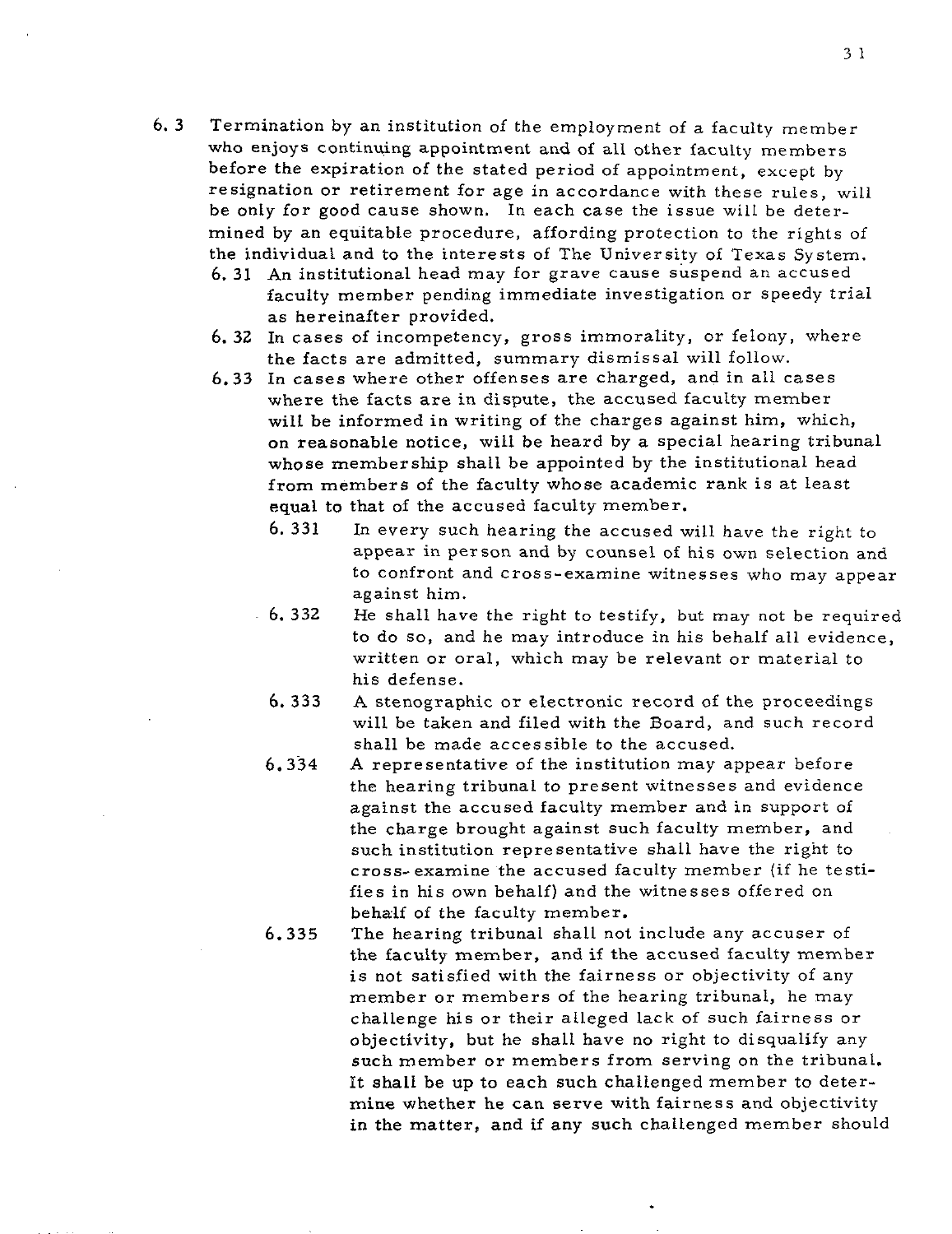voluntarily disqualify himself, the institutional head shall appoint a substitute member of the tribunal who is qualified hereunder.

- *6.336* The hearing tribunal, by a majority of the total membership, will make written findings on the material facts and a recommendation of the continuance or termination of the accused faculty member's tenure. The hearing tribunal, by a majority of its total membership, may make any supplementary suggestions it deems proper concerning the disposal of the case. The original of such findings and the basic recommendation, together with any supplementary suggestions, shall be delivered to the Board and a copy thereof to the accused. If minority findings, recommendations, or suggestions are made, they shall be similarly treated.
- 6-34 The Board of Regents, by a majority of the total membership, will approve, reject, or amend such findings, recommendation, and suggestions, if any, or will recommit the report to the same tribunal for hearing additional evidence and reconsidering its findings, recommendation, and suggestions, if any. Reasons for approval, rejection, or amendment of such findings, recommendation, or suggestions will be stated in writing and communicated to the accused.
- 6. **4** Dismissal or demotion of classified or nonteaching personnel will be only for good cause shown, as determined by appropriate administrative officers to whom this responsibility is delegated by the institutional head, and in case of such dismissal or demotion any appeal shall be reviewed by the institutional head.

### Sec. 7. Rights and Responsibilities as a Citizen and as a Teacher.

- **7. 1** The. teacher is entitled to full freedom in research and in the publication of the results, subject to the adequate performance of his other academic duties.
- **7.2** The teacher is entitled to freedom in the classroom in discussing his subject, but he is expected not to introduce into his teaching controversial matter which has no relation to his subject.
- **7. 3** The University teacher is a citizen, a member of a learned profession, and an officer of an educational institution supported by the State. When he speaks or writes as a citizen, he should be free from institutional censorship or discipline, but his special position in the community imposes special obligations. As a man of learning and an educational officer, he should remember that the public may judge his profession and his institution by his utterances. Hence he should at all times be accurate, should exercise appropriate restraint, should show nespect for the opinions of others, and should make it plain that he is not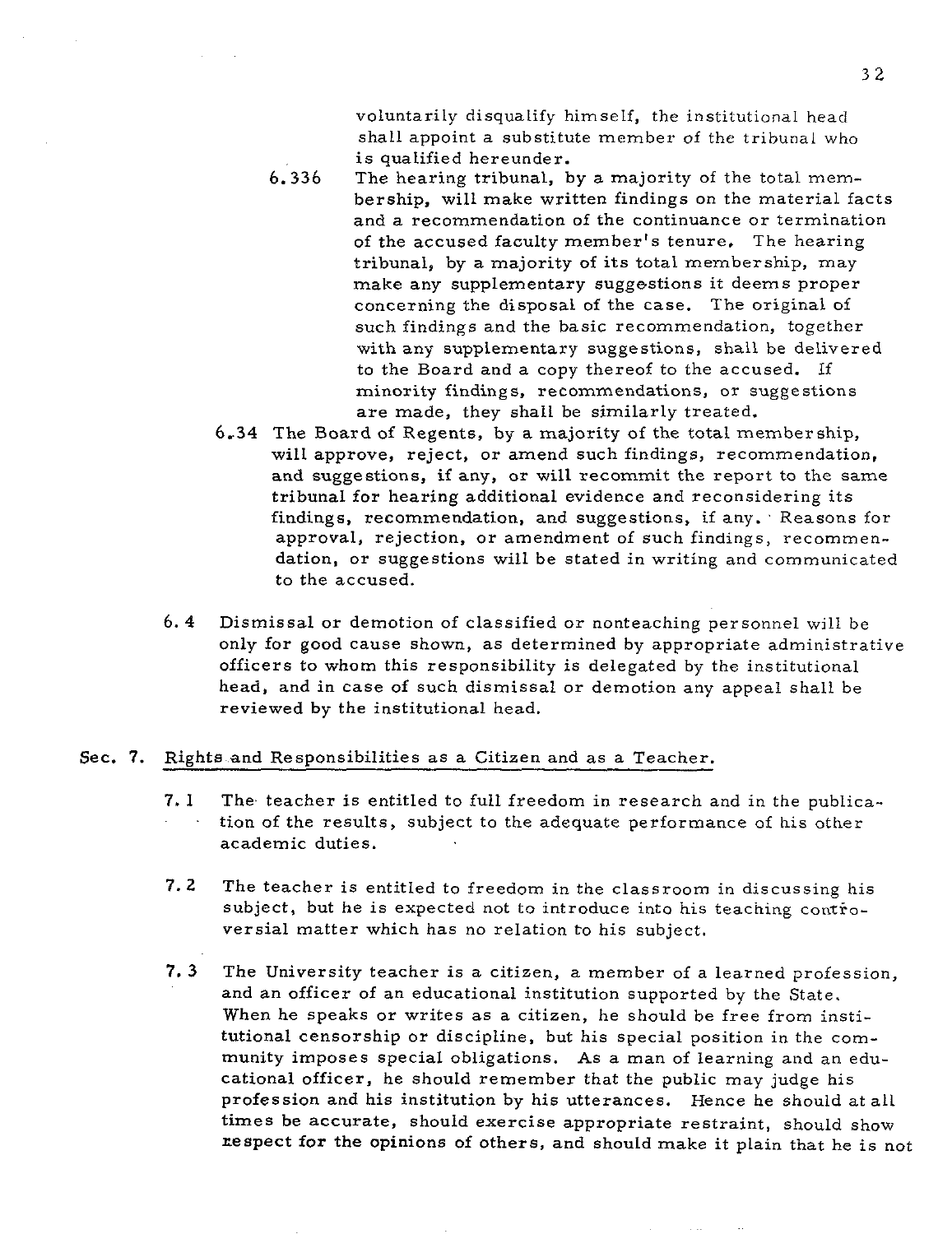an institutional spokesman. As a member of the staff of a State institutionof higher education, he should refrain from involving The University of Texas System or any of its component institutions in partisan politics.

# Sec. 8. The Greater Duties of a Member of the Teaching Staff.

- 8. 1 Common practice has fixed the greater duties of a member of the teaching staff so clearly that many institutions do not even list them among their regulations. They are:
	- 8. 11 Teaching in the classroom, laboratory, seminar, or ward.
	- 8. 12 Studying, investigating, discovering, and creating.
	- 8. 13 Performing curricular tasks auxiliary to teaching and research, e. g. , serving on faculty committees, attending to administrative and disciplinary tasks, promoting diligence and honest work in the student body.
	- 8. 14 Influencing beneficially students and citizens in various extracurricular ways.
- 8.2 Performance as a teacher, as a scholar, as an administrator, and as an individual is valued greatly by any university, for in these four ways its work is chiefly done.
- **8.3** A state university being a public enterprise of maximum social importance, it is the duty of all persons connected with it to be as civic-minded as possible. It is also a duty to cooperate with the Board of Regents in carrying out the purposes and policies of the Board which are deliberately considered, usually by both the Board and the several faculties, in accordance with Law and designed to attain the best educational results with the resources available. The Regents, the Chancellor, the institutional heads, and other administrative officers are entitled to the cheerful acquiescence of all staffs in carrying out the policies duly adopted. At the same time, administrative officers are expected to listen with an open and appreciative mind to criticisms and suggestions coming to them from members of their staffs.

## Sec. 9. Acquaintance with, Conformity to, and Improvement of University Regulations.

- 9.1 It is a specific and important duty of each member of the several teaching staffs to become acquainted with and to conform to all the rules and regulations relating to him and to the proper and orderly discharge of his work that are to be found set forth in both these Regents' Rules and Regulations and the institutional supplements; in catalogues, announcements of courses, and other official publications; in printed or other material regularly prepared for the use of the staff; and in minutes of the faculties.
- **9. 2** It is also the specific duty of each member of the teaching staffs to consider the regulations and the routines in conforming to them and to propose what seem to be desirable changes in these regulations and routines to the appropriate faculty or official.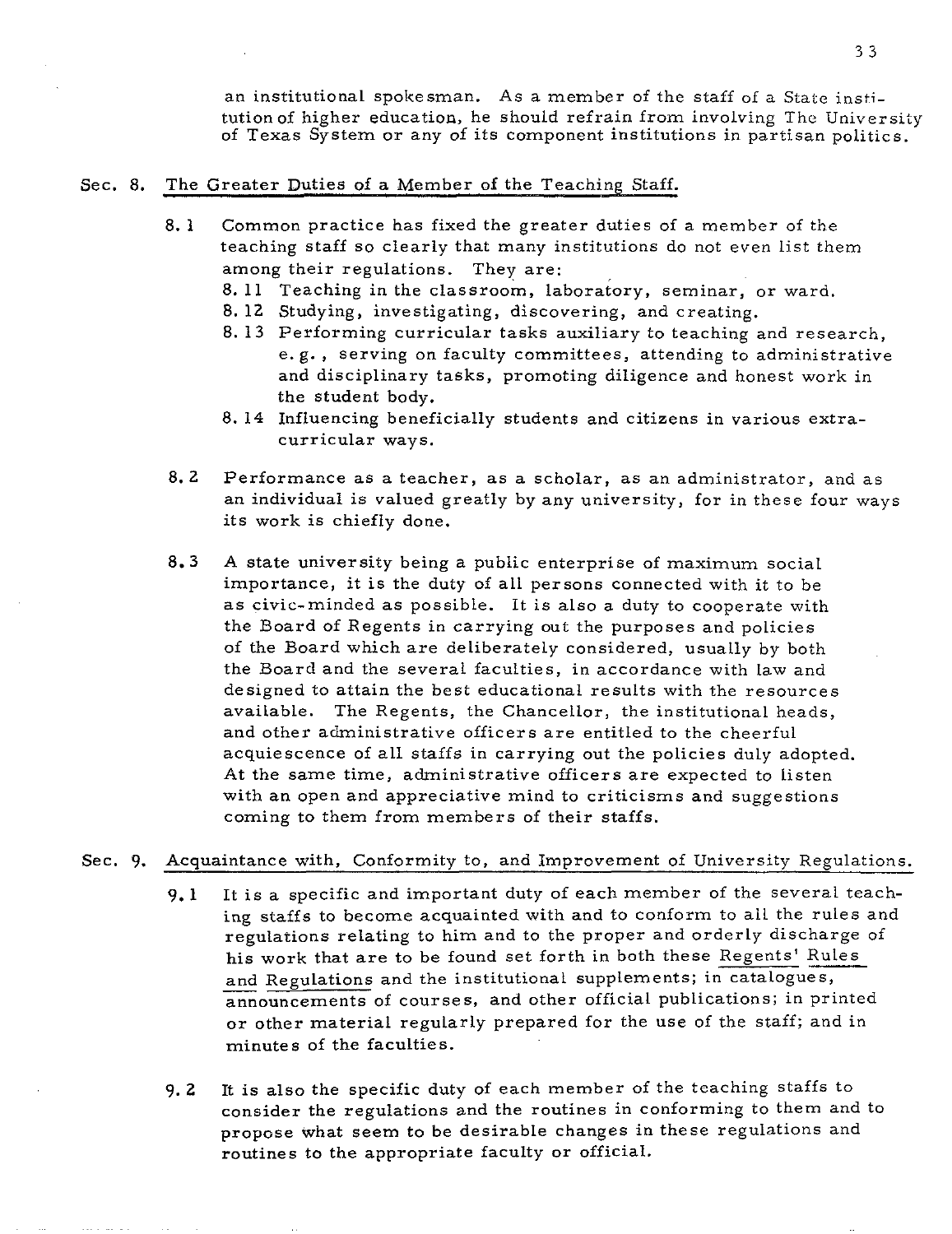#### Sec. 2. The Dean of Students and His Staff.

- $2.1$ The Dean of Students shall be the administrative officer primarily responsible for the development and administration of policies relating to students and for the development and implementation of services to students in the areas assigned to him. He shall have responsibility for the initial preparation of institutional regulations which will implement the policies and regulations set forth in this chapter.
- $2.2$ The Dean of Students shall have primary responsibility for (1) the supervision and development of student out-of-class programs and the activities and of all student organizations; (2) the development of policies affecting student life; **(3)** the promulgation and enforcement of institutional rules that govern student conduct; and (4) the administration of student discipline on the campus.
- $2.3$ The administrative staff of the Dean of Students shall consist of the heads of services for which he has administrative responsibility.
- $2.4$ The Dean of Students shall work with academic deans and department chairmen in structuring and implementing a program of faculty advising for both old and new students.
- $2.5$ The Dean of Students shall be responsible for the preparation of the budgetary recommendations for the student services and activities under his jurisdiction.

#### Sec. **3.** Student Conduct and Discipline.

- $3.1$ The University of Texas System and its component institutions have rules and regulations for the orderly and efficient conduct of their business, and each student is charged with notice and knowledge of the contents and provisions thereof.
- $3.2$ All students are expected and required to obey the law, to show respect for properly constituted authority, and to observe correct standards of conduct.
- $3.3$ Gambling, immoral conduct, dishonesty, the illegal use of drugs or narcotics, or the excessive use of intoxicating liquors renders the student subject to discipline.
- $3.4$ The use of intoxicating beverages is prohibited in classroom buildings, laboratories, auditoriums, library buildings, museums, faculty and administrative offices, intercollegiate and intramural athletic facilities, and all other public campus areas; provided, however, that with the prior consent of the institutional head, the foregoing provisions of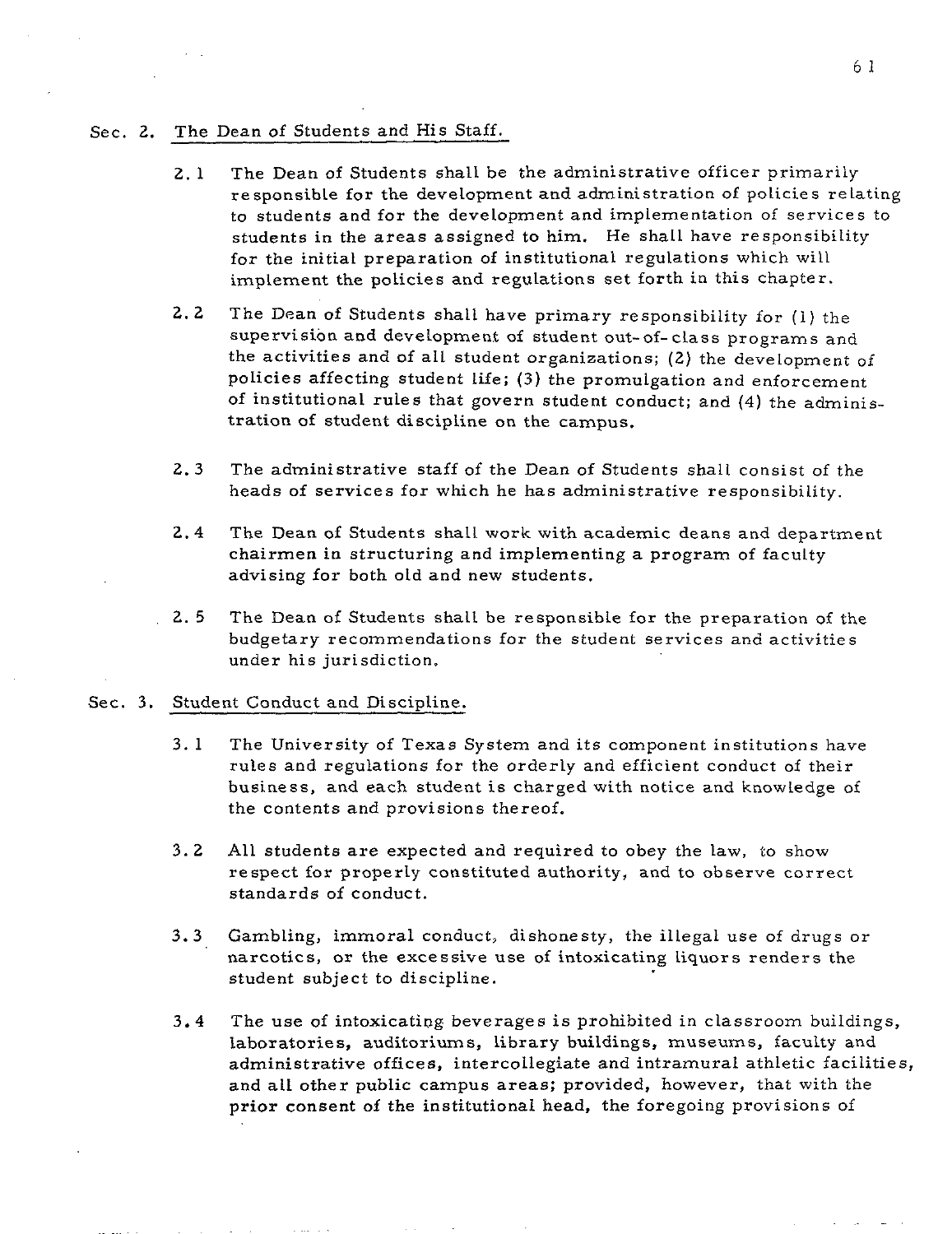this section may be waived with respect to any specific affair which is sponsored by the institution and which will not be attended by students. However, with respect to the possession and consumption of alcoholic beverages, state law will be strictly enforced at all times on all property controlled by The University of Texas System and its component institutions.

- **3. 5** No former student who has been suspended for disciplinary reasons from a component institution of The University of Texas System shall be permitted on the campus of any component institution during the period of such suspension without the prior written approval of the chief administrative officer of that institution.
- *3.6* Hazing in state educational institutions is prohibited by state Law. (Texas Penal Code, 1925, Articles 1152, 1153, 1154, and 1155. ) Hazing with or without the consent of a student is prohibited by The University of Texas System, and a violation of that prohibition renders both the person inflicting the hazing and the person submitting to the hazing subject to discipline.
- **3. 7** Initiations by organizations may include no feature which is dangerous, harmful, or degrading to the student, and a violation of this prohibition renders the organization subject to discipline.
- **3.8** Any student who advocates or recommends, either orally or in writing, the conscious and deliberate violation of any federal, state or local Law is subject to discipline.
- **3.** 9 The component institutions of The University of Texas System shall administer student discipline within the procedures of recognized and established due process. Accordingly, reasonable notice should be given the student of the specific charge of misconduct against him, which, if proved, would be a violation of some rule or regulation of The University of Texas System or of the institution of which he is a student. In cases where the facts are in dispute, the student is entitled to have a hearing at which he is afforded the opportunity to testify and offer evidence and witnesses in his own behalf, but, of course, he cannot be required to testify. At such hearing the student is entitled to be confronted by the witnesses against him, and either he or his attorney or adviser is entitled to cross-examine the witnesses against him. He is entitled to be represented by an attorney or other adviser at the hearing, and a stenographic or mechanical record of the hearing shall be made. A representative of the institution may appear before the hearing tribunal to present witnesses and evidence against the accused student and in support of the charge brought against such student, and such institution representative shall have the right to cross-examine the accused student (if he testifies in his own behalf) and the witnesses offered on behalf of the student. The hearing shall be held before a tribunal which shall be appointed by the Dean of